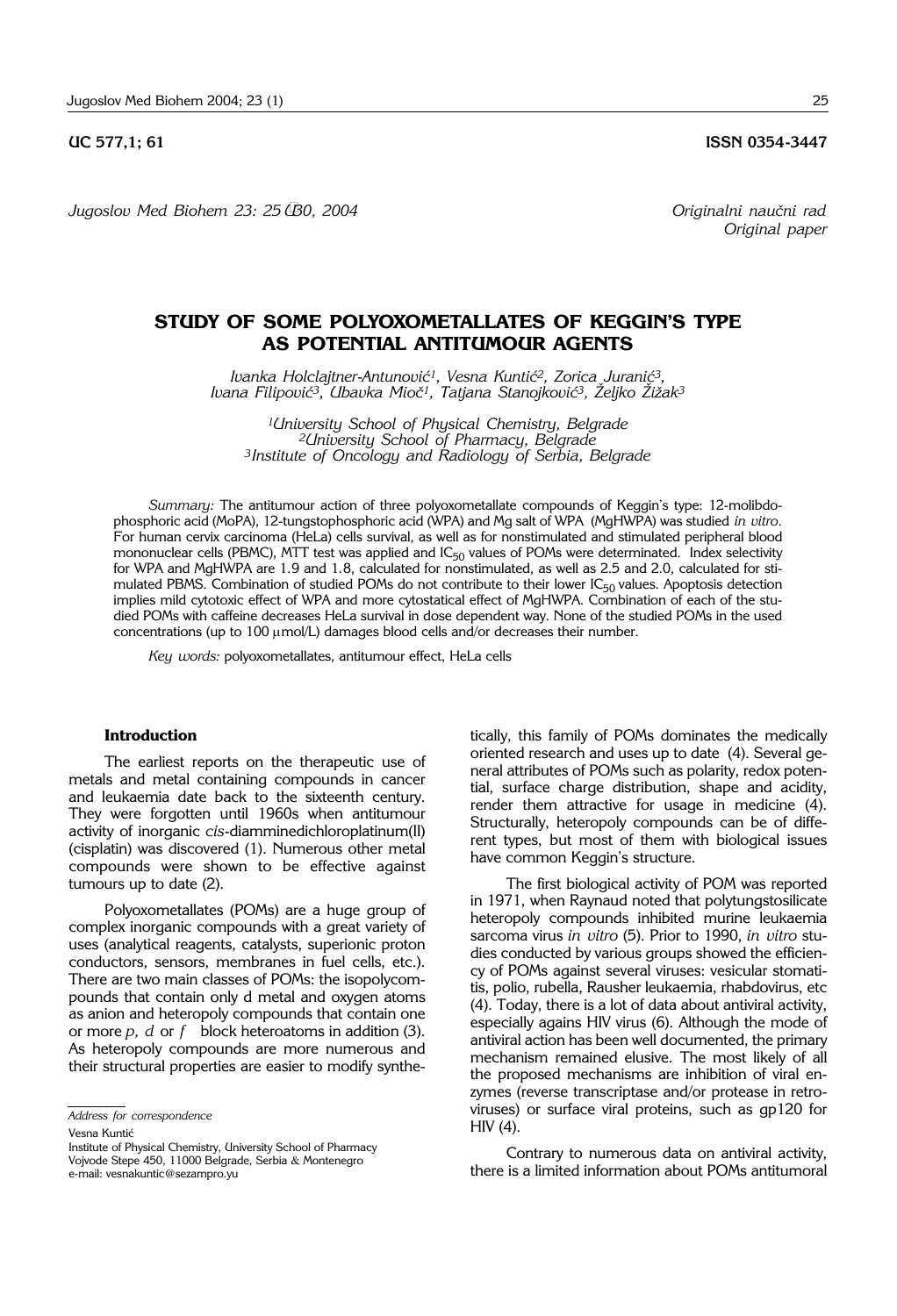activity. Among POMs, only some complex derivates of 12-molibdophosphoric acid have been reported as agents with antitumour activity (4). The only mechanism of *in vivo* antitumour activity, proposed by Yamase (7), revolves around a single electron reduction/ oxidation cycle, where POMs reoxidation and tumour cell reduction process kill the cells.

The aim of the present article was to study *in vitro* antitumour effects of 12-molibdophosphoric acid,  $H_3PMo_{12}O_{40}$  (MoPA), and 12-tungstophosphoric acid,  $H_3PW_{12}O_{12}$  (WPA), both with common Kegin's structure.

Another compound suitable for such an investigation was Mg salt of WPA, MgHPW<sub>12</sub>O<sub>40</sub> (MgHWPA). Introducing Mg2+ in WPA structure, antitumour effects could be considerably improved. It is already known that magnesium defficiency can paradoxically protect against oncogenesis (8). Over 300 enzymes that influence the metabolism of carbohydrates, amino acids, nucleic acids and proteins, and also regulate ion transport, require Mg. It has been proposed that Mg is central in the cell cycle, and that its deficiency is an important conditioner in precancerous cell transformation  $(9 12)$ .

Since the principal disadvantage of POMs is their high toxity (renal toxity, hepatotoxicity and thrombocytopenia), *in vitro* experiments of these POMs in blood cells in the periferial blood, were also performed.

#### **Material and Methods**

MoPA, WPA and MgHWPA were synthezided in the way described earlier (13). The thermal analysis, IR, and SEM examinations for compound characterization were performed. The content of Mg in MgHWPA was determined by AAS (14).

In order to study the antitumour effects, MoPA, WPA and MgHWPA were tested in vitro on human cervix carcinoma cells (HeLa cells) under the same conditions, and the obtained effects were compared.

#### *Antitumuor*-*test*

*Chemicals*. Stock solutions of examined compounds were made in water at concentrations of 10 mmol/L and afterwards diluted by nutrient medium to various final concentrations (in the range 25'200, or 0.01'100 mmol/L). The 3-(4,5-dimethyl-thiazol-2-yl)- 2,5-diphenyl tetrazolium bromide (MTT) and RPMI 1640 cell culture medium were purchased from Sigma Chemicals (St. Luis, MO, U.S.A.). MTT was dissolved, 5 mg/mL in phosphate buffer saline of pH= 7. 2, and filtered through millipore filter,  $0.22 \mu m$ , before use.

*Cell culture.* Human cervix carcinoma, HeLa cells, were maintained as a monolayer culture, in the nutrient medium (RPMI 1640 medium supplemented with L-glutamine (3 mmol/L), streptomycin (100 mg/mL), and penicillin (100 IU/mL), 10% heat inactivated foetal bovine serum, FBS and 25 mmol/L Hepes, adjusted to pH= 7. 2 by bicarbonate solution). The cells were grown at 37  $2C$  in humidified air atmosphere with  $5\%$  CO<sub>2</sub>.

*Treatment of HeLa cells.* Target cells were seeded in 0.1 mL of nutrient medium into one group of 96-well microtiter plates, 2000 cells per well. After twenty hours of cell seeding, solutions of various concentrations of examined compounds were added to the wells, except to the control wells where only nutrient medium was added. All samples were done in triplicate. Nutrient medium with corresponding agents concentrations but without target cells, was used as blank, also in triplicate.

*Preparation of peripheral blood mononuclear cells.* PBMC were separated from the whole heparinised blood of healthy volunteers by LymphoprepTM gradient centrifugation. Interface cells, washed three times with Haemaccel<sup>®</sup> aqueous solution supplemented with  $145$  mmol/L Na<sup>+</sup>, 5.1 mmol/L K<sup>+</sup>, 6.2 mmol/L Ca<sup>2+</sup>, 145 mmol/L Cl and 35  $g/L$  gelatine polymers, pH=7.4, were counted and resuspended in nutrient medium.

*Treatment of PBMC.* Target cells were seeded (100,000 cells per well) into nutrient medium and in nutrient medium enriched with 5 mg/mL phytohaemagglutinin, PHA, (Welcome) in 96-well microtiter plates and two hours later, five different concentrations of compounds were added to PBMC in triplicates (to the same final concentrations used for treatment of malignant cells) except to the control wells where a nutrient medium was added to the cells. Nutrient medium with corresponding concentrations of compounds, but void of cells was used as blank.

*Determination of target cell survival*. Cell survival was determined by MTT test according to the method of Mosmann (15) and modified by Ohno and Abe (16), 72 hours after the drug addition. Briefly, 20 mL of MTT solution (5 mg/mL PBS) was added to each well. Samples were incubated for further four hours at 37 °C in humid-ified atmosphere with 5%  $CO<sub>2</sub>$ . Then, 100 mL of 10% SDS was added to the wells. Absorbance was measured at 570 nm the next day. To get cell survival (%), absorbance at 570 nm of a sample with cells grown in the presence of various concentrations of agent (A), was divided with absorbance of control group (AC, the absorbance of cells grown only in nutrient medium), implying that absorbance of blank was always subtracted from absorbance of a corresponding sample with target cells.

*Apoptosis detection.* HeLa cells were seeded on cover slips  $(3 \times 10^5 \text{ cells})$  in 2 mL of complete medium (RPMI-1640 supplemented with 10% heat inactivated FCS) and, after 24 h, were treated with 100 mmol/L of WPA or MgHWPA for 2 days. After 24 h or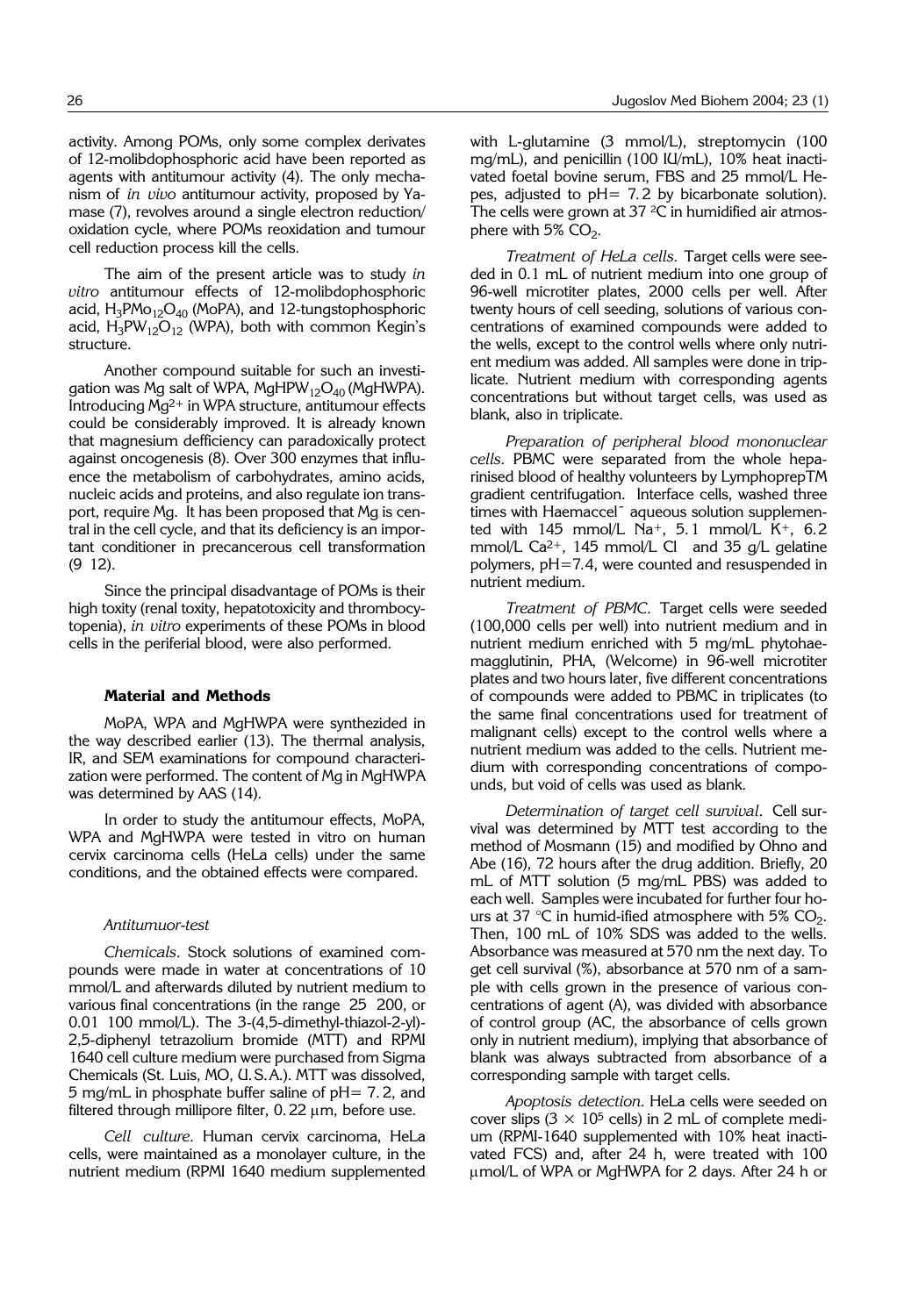48 h of continuous agents action, cells were stained with 15 mL of acridine orange/ethidium bromide (3 g/mL AO and 10 g/mL EB in PBS) and visualized under a fluorescence microscope using blue filter.

### *Effects of POMs on blood cells*

Assessment was performed in citrate human peripheral blood from healthy donors. The standard routine procedure for determination of the number of blood cells on cell counter (HMX »Coulter«) was used. The volumes of 3 mL of blood and 0.3 mL of 100  $\mu$ mol/L of each sample of POMs were mixed. The effect of dilution was eliminated by adding corresponding amounts of physiological solution instead of POMs.

## **Results**

Results of *in vitro* antitumour activity of investigated POMs on HeLa cells as well as on stimulated and nonstimulated PBMC is presented in *Table I*. Value  $IC_{50}$  presents the effective concentration of the agent (POM) required for inhibition of cell survival by 50% compared with control. The antitumour effect of different POMs was expressed through selectivity index obtained as ratio of  $IC_{50}$  for nonstimulated or stimulated PBM cells and of  $I\tilde{\mathsf{C}}_{50}$  for HeLa cells.

Table I Values of  $IC_{50}$  and selectivity index for the activity of examined POMs on HeLa and PBMC, determined by MTT test, 72 h after the continuous agent action

| Compound    | $IC_{50}$ , $\mu$ mol/L |             |            | Selectivity index |               |
|-------------|-------------------------|-------------|------------|-------------------|---------------|
|             | HeLa cells              | <b>PBMC</b> | PBMC + PHA | PMBC/HeLa         | PMBC+PHA/HeLa |
| <b>MoPA</b> | 169                     | >100        | >100       |                   |               |
| <b>WPA</b>  | 74                      | 141         | 183        | 1.9               | 2.5           |
| MgHWPA      | 84                      | 151         | 167        | 1.8               | 2.0           |



Figure 1. Acridine orange and ethidium bromide stained HeLa cells incubated in nutrient medium alone (A, B), or with  $100 \mu$ mol/L of WPA after 24h (C) and 48h (D) or with 100  $\mu$ mol/L of MgHWPA after 24h (E) and 48h (F).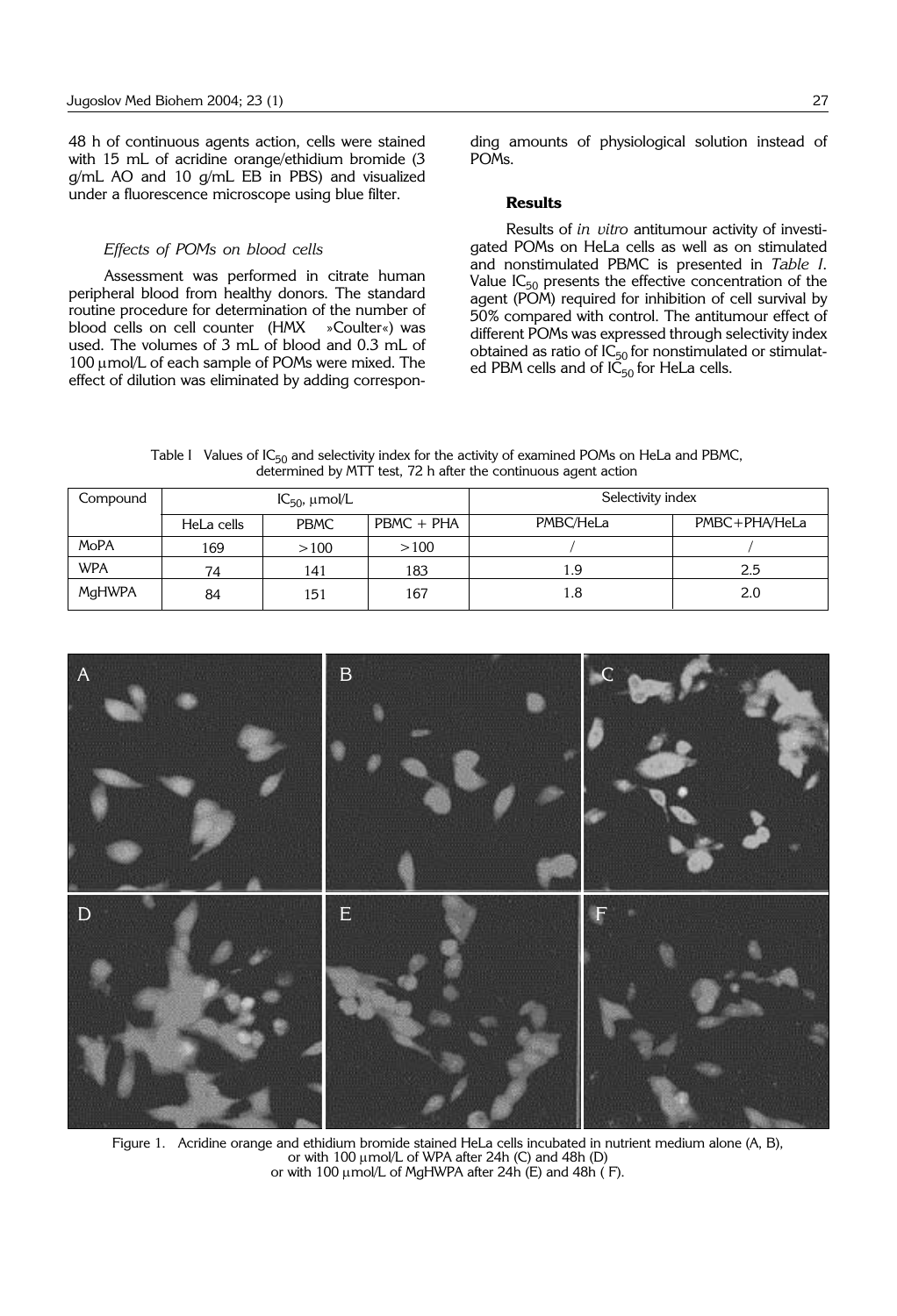From *Table I,* it can be seen that the antiproliferative effect of MoPA on HeLa cells is insignificant, while it was mild for WPA and MgHWPA. The toxicity of all examined POMs, followed through  $IC_{50}$  on PBMC and stimulated PBMC, is relatively low.

The combination of POMs does not significantly contribute to their better antitumour action. Namely, synergetic effect of WPA and MoPA results in  $IC_{50}$  $=133$  µmol/L on HeLa cells while the same effect of combination of WPA and MgHWPA results in lower value of  $IC_{50} = 84 \mu$  mol/L.



Figure 2. The effect of 40 µmol/L of WPA, MgHWPA and MoPA on HeLa cells, pretreated with  $0.0 \mu$ mol/L (A),  $0.5 \mu$ mol/L (B) and 1  $\mu$ mol/L(C) of caffeine for 72h. Cell survival was determined by MTT test, 72 h after the continuous agent action.

HeLa cells incubated in nutrient medium with 100 µmol/L of WPA and MgHWPA for 24 h and 48 h are presented in *Figure 1*. It can be seen that HeLa cells viability was not affected 24h after the continuous WPA action, although some flattened cells were seen. The appearance of few necrotic (orange) cells is observed 48h after the start of cells treatment. Continuous MgHWPA action did not change viability of examined cells, although some detachment of treated cells could be noticed.

The effect of examined POMs together with caffeine on HeLa cells, was determined, since it has been reported that this combination has antitumour effect *in vivo* (17). Results are presented in histogram *(Figure 2)*. *Figure 2* shows that pretreatment of HeLa cells with caffeine alone decreases their survival in dose dependent way. Combination of each of examined POMs with caffeine added 72 h after caffeine, contributes to further decrease of cell survival for next 48 h.

Results of the effect of examined POMs on number of blood cells (red-RBC, white-WBC and platelet-PLT) from peripheral blood are presented in *Table II*. From *Table II,* it is evident that none of the examined POMs causes decrease in the number and/or damages blood cells The last was confirmed by microscopic examination of the peripheral blood cells films.

| Table II Effects of MoPA, WPA and MgHWPA                             |  |  |  |  |  |  |
|----------------------------------------------------------------------|--|--|--|--|--|--|
| $(c=100 \mu \text{mol/L})$ on various peripheral blood cells counts, |  |  |  |  |  |  |
| determined by blood cell counter,                                    |  |  |  |  |  |  |
| 2h after the continuous agent action                                 |  |  |  |  |  |  |
|                                                                      |  |  |  |  |  |  |

|                 | <b>RBC</b><br>$\times 10^{12}/L$ | <b>WBC</b><br>$\times10^9$ /L | $PLT \times 10^9/L$ |
|-----------------|----------------------------------|-------------------------------|---------------------|
| <b>Blood</b>    |                                  |                               |                     |
| (healthy donor) | 4.58                             | 9.26                          | 171                 |
| <b>Blank</b>    | 4.10                             | 8.24                          | 153                 |
| <b>MoPA</b>     | 4.11                             | 8.29                          | 167                 |
| <b>WPA</b>      | 4.17                             | 8.47                          | 149                 |
| <b>MaHWPA</b>   | 4.13                             | 8.22                          | 166                 |

# **Discussion**

Examined POMs show no considerable effects on HeLa cells survival tested *in vitro:* effect of MoPA is insignificant, WPA has a mild cytotoxic effect and MgHWPA acted more cytostatically, what is evident from *Figure 1*. Evaluation of promising antitumour agent *in vitro* usually results in high therapeutic (selectivity) index (>5 for antiviral action) (4). In our study this index is the ratio of  $IC_{50}$  for normal (PBMC) and malignant (HeLa) cells, and ranges from 1.8 to 2.5. Although our examined POMs are not in compliance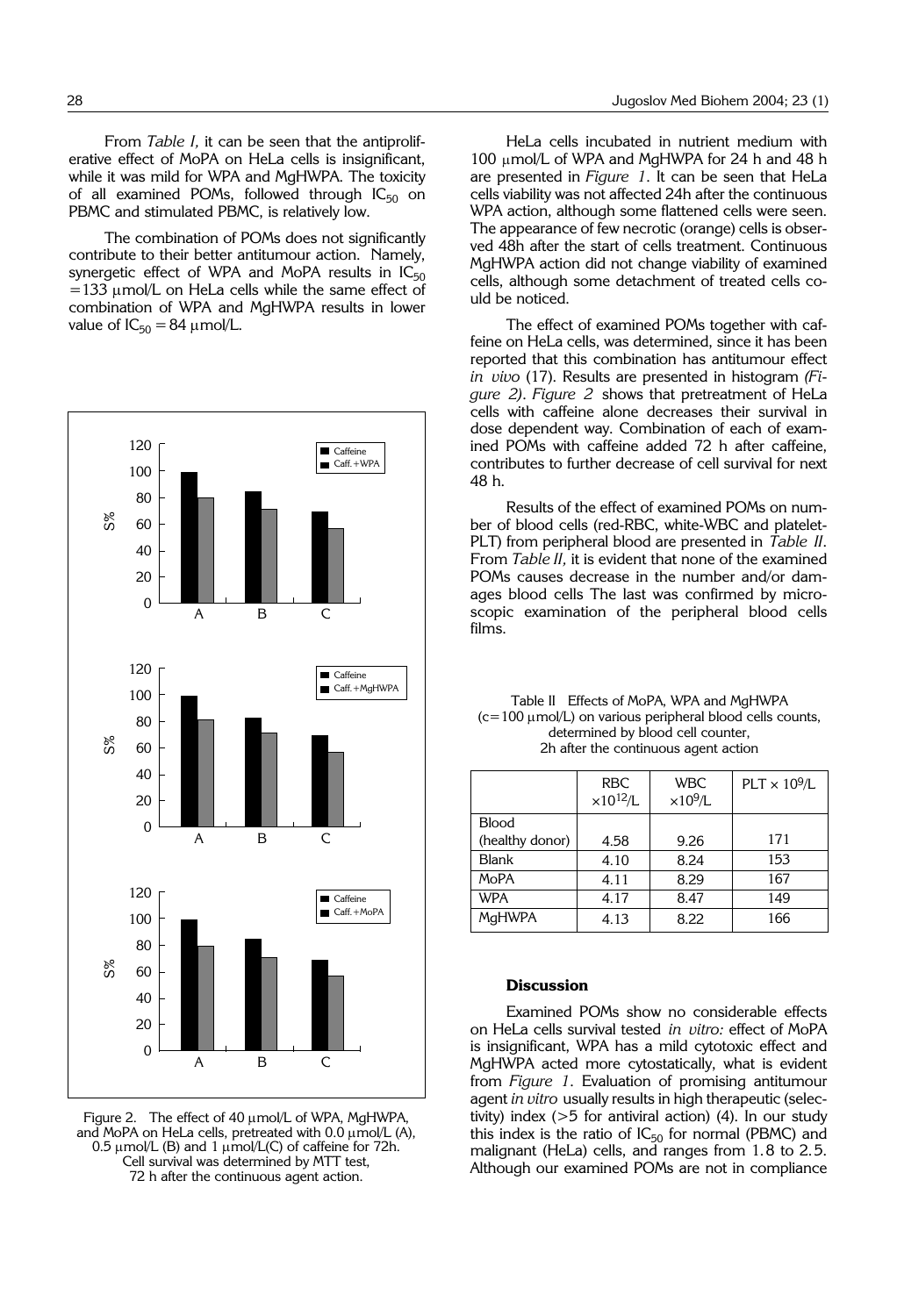with this ratio, their action *in vivo* could be expected to be more prominent. It was already confirmed that POMs antiviral activity *in vivo* differs from activity *in vitro,* because POMs can penetrate cell membranes and thus localize intracellulary (4).

In early sexteen it was reported, the combination of MoPA, WPA and caffeine in patients with nonmetastatic carcinoma of the intestinal tract results in total tumour disappearance. From our results, the antiproliferative effect of caffeine alone is evident, and some enhancement of its action in the presence of POMs do exist. Therefore it could be supposed that the antiproliferative action of the mentioned agent combinations could be enhanced *in vivo,* taking into account that caffeine is a compound with known complex pharmacological activity.

It should be pointed out that POMs in concentrations which exert cytotoxic effect on HeLa cells do not modify the number and morfology of blood cells. This implies that this concentration range of POMs is suitable for their probable use.

Although the obtained *in vitro* results of antitumour effect of POMs are not remarkable, the further *in vivo* studies with WPA and MgHWPA should be reasonable. In order to improve the anticancer action of WPA and to decrease its toxicity, the modification of this compound with organic molecule (amino acid) is in progress.

# ISPITIVANJE NEKIH POLIOKSALOMETALATA KEGINOVOG TIPA KAO POTENCIJALNIH ANTITUMORSKIH AGENASA

*Ivanka Holclajtner-Antunović<sup>1</sup>, Vesna Kuntić<sup>2</sup>, Zorica Juranić<sup>3</sup>,* Ivana Filipović<sup>3</sup>, Ubavka Mioč<sup>1</sup>, Tatjana Stanojković<sup>3</sup>, Željko Žižak<sup>3</sup>

> <sup>1</sup>Fakultet za fizičku hemiju, Beograd *2Farmaceutski fakultet, Beograd 3Institut za onkologiju i radiologiju Srbije, Beograd*

*Kratak sadr`aj:* Ispitivano je *in vitro* antitumorsko dejstvo tri jedinjenja iz grupe polioksometalata (POM-a) Keginovog tipa: 12-fosformolibdenska kiselina (MoPA), 12-fosforvolframova kiselina (WPA) i Mg so 12-fosforvolframove kiseline (MgHWPA). Primenom MTT testa na ćelije karcinoma cerviksa (HeLa ćelije), kao i na nestimulisane i stimulisane mononuklearne ćelije iz periferne krvi (PBMC), određene su IC<sub>50</sub> vrednosti ispitivanih POM-a. Indeksi selektivnosti za WPA i MgHWPA su 1,9 i 1,8 računati za nestimulisane, odnosno 2,5 i 2,0 za stimulisane PBMC. Kombinacijom ispitivanih POMa ne postiže se smanjenje njihovih  $IC_{50}$  vrednosti. Detekcijom apoptoze utvrđeno je da WPA pokazuje blagi citotoksični efekat, dok MgHWPA ima blagi citotostatski efekat. U kombinaciji sa kofeinom, POM jedinjenja još više smanjuju preživljavanje HeLa ćelija. U ispitivanim koncentracijama (do 100 µmol/L), nijedno od POM jedinjenja ne utiče na broj i izgled krvnih ćelija pune krvi zdravih davalaca.

Ključne reči: polioksometalati, antitumorsko dejstvo, HeLa ćelije

#### **References**

- 1. Rosenberg B, Van Camp L, Trosco IE. Platinum compounds: New class of potent antitumour agents. Nature 1969; 222: 385 6.
- 2. Katsaros N, Anagnostopoulou A. Rhodium and its compunds as potential agents in cancer treatment. Crit Rev Oncol/Hematol 2002; 42: 297 308.
- 3. Pope, MT. Heteropoly and Isopoly Oxometalates: Springer-Verlag, Berlin 1983.
- 4. Rhule TJ, Hill LC, Judd AD. Polyoxometalates in Medicine. Chem Rev 1998; 98: 327 57.
- 5. Raynaud M, Chermann JC, Plata F, Jasmin C, Mathe G C R Acad Sci., Ser: D 1971; 272: 347' 8.
- 6. Inouye Y, Tokutake Y. Suppresive Effect of POMs of HIV Type 1 in Vitro. Chem Pharm Bullet 1992; 40: 805'7.
- 7. Yamase T, Tomita K, Sato Y, Fujita H. Antitumour and Antivirus Activities of Certain Polyoxometalates, Polymer in Medicine: Biomedical and Pharmaceutical Applications. Technomic Pub. Company Inc., Lancaster, 1992. Chapter 13, 187 212.
- 8. Seelig MS. Magnesium (and trace substance) deficiencies in the pathogenesis of cancer. Biol Tr Elem Res 1979; 1: 273 97.
- 9. Wacker WEC. Magnesium and Man. Harvard Univ. Press, Cambridge, MA, 1980.
- 10. Walker GM. Magnesium as the fundamental regulator of the cell cycle. Magnesium 1982; 2: 1 16.
- 11. Walker GM. Magnesium and cell cycle control: an update. Magnesium 1986; 5: 9 23.